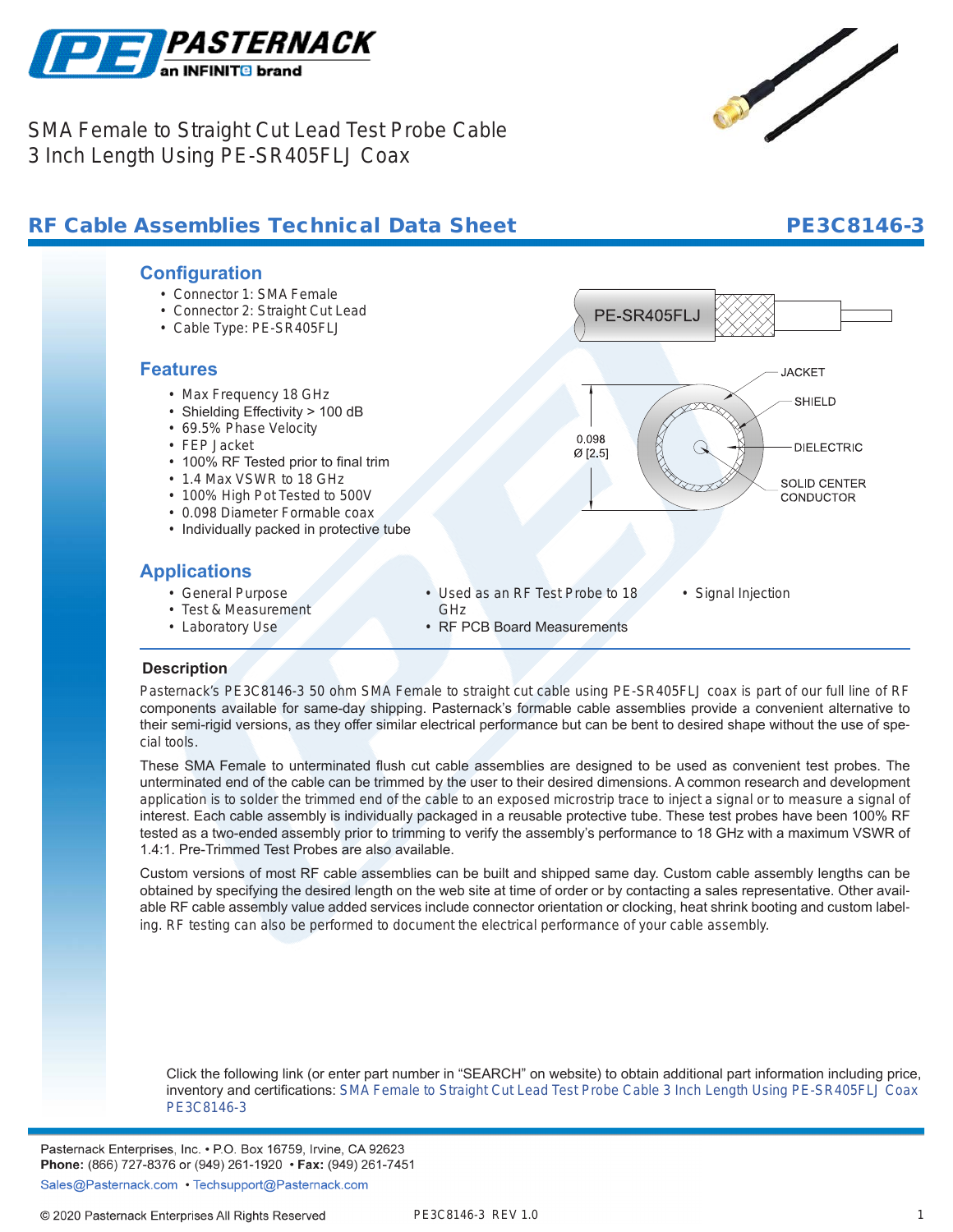



SMA Female to Straight Cut Lead Test Probe Cable 3 Inch Length Using PE-SR405FLJ Coax

## RF Cable Assemblies Technical Data Sheet **PE3C8146-3**

### **Electrical Specifications**

| <b>Description</b>            | <b>Minimum</b> | <b>Typical</b> | <b>Maximum</b> | <b>Units</b>                     |
|-------------------------------|----------------|----------------|----------------|----------------------------------|
| <b>Frequency Range</b>        | DC             |                | 18             | GHz                              |
| <b>VSWR</b>                   |                |                | 1.4:1          |                                  |
| Velocity of Propagation       |                | 69.5           |                | $\%$                             |
| <b>RF</b> Shielding           | 100            |                |                | dB                               |
| <b>Group Delay</b>            |                | 1.43 [4.69]    |                | $ns/ft$ [ns/m]                   |
| Capacitance                   |                | 29 [95.14]     |                | pF/ft [pF/m]                     |
| DC Resistance Inner Conductor |                | 65.7 [215.55]  |                | $\Omega$ /1000ft [ $\Omega$ /Km] |
| DC Resistance Outer Conductor |                | 10.2 [33.46]   |                | $\Omega$ /1000ft [ $\Omega$ /Km] |

### **Mechanical Specifications**

| <b>Cable Assembly</b> |  |
|-----------------------|--|
| Lenath*               |  |

### **Cable**

Cable Type PE-SR405FLJ Impedance 50 Ohms Inner Conductor Type Solid Inner Conductor Material and Plating Copper Clad Steel, Silver Dielectric Type PTFE Number of Shields 1 Outer Conductor Material and Plating Tinned Copper Composite Braid Jacket Material FEP, Black Jacket Diameter 0.105 in [2.67 mm]

One Time Minimum Bend Radius 0.5 in [12.7 mm]<br>
Repeated Minimum Bend Radius 0.787 in [19.99 mm] Repeated Minimum Bend Radius

 $3$  in  $[76.2$  mm]

### **Connectors**

| <b>Description</b>                  | <b>Connector 1</b>                 | <b>Connector 2</b>       |
|-------------------------------------|------------------------------------|--------------------------|
| Type                                | <b>SMA Female</b>                  | <b>Straight Cut Lead</b> |
| Impedance                           | 50 Ohms                            |                          |
| <b>Contact Material and Plating</b> | Beryllium Copper, Gold over Nickel |                          |
| Dielectric Type                     | <b>PTFF</b>                        |                          |
| Body Material and Plating           | Brass, Gold over Nickel            |                          |

Click the following link (or enter part number in "SEARCH" on website) to obtain additional part information including price, inventory and certifications: [SMA Female to Straight Cut Lead Test Probe Cable 3 Inch Length Using PE-SR405FLJ Coax](https://www.pasternack.com/sma-female-straight-cut-sexless-pe-sr405flj-cable-assembly-pe3c8146-3-p.aspx) [PE3C8146-3](https://www.pasternack.com/sma-female-straight-cut-sexless-pe-sr405flj-cable-assembly-pe3c8146-3-p.aspx)

Pasternack Enterprises, Inc. • P.O. Box 16759, Irvine, CA 92623 Phone: (866) 727-8376 or (949) 261-1920 • Fax: (949) 261-7451

Sales@Pasternack.com • Techsupport@Pasternack.com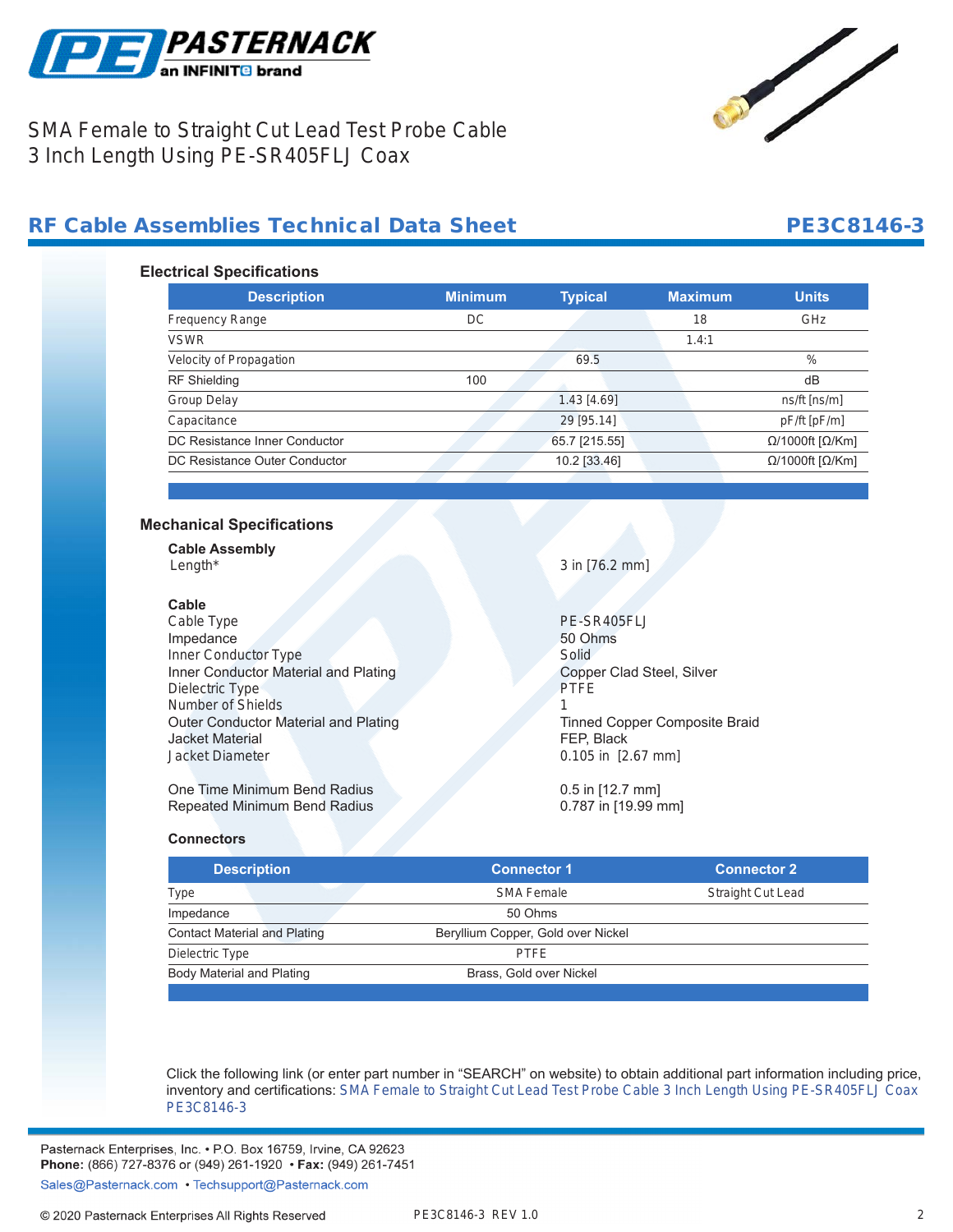



## SMA Female to Straight Cut Lead Test Probe Cable 3 Inch Length Using PE-SR405FLJ Coax



Click the following link (or enter part number in "SEARCH" on website) to obtain additional part information including price, inventory and certifications: [SMA Female to Straight Cut Lead Test Probe Cable 3 Inch Length Using PE-SR405FLJ Coax](https://www.pasternack.com/sma-female-straight-cut-sexless-pe-sr405flj-cable-assembly-pe3c8146-3-p.aspx) [PE3C8146-3](https://www.pasternack.com/sma-female-straight-cut-sexless-pe-sr405flj-cable-assembly-pe3c8146-3-p.aspx)

URL: <https://www.pasternack.com/sma-female-straight-cut-sexless-pe-sr405flj-cable-assembly-pe3c8146-3-p.aspx>

The information contained in this document is accurate to the best of our knowledge and representative of the part described herein. It may be necessary to make modifications to the part and/or the documentation of the part, in order to implement improvements. Pasternack reserves the right to make such changes as required. Unless otherwise stated, all specifications are nominal. Pasternack does not make any representation or warranty regarding the suitability of the part described herein for any particular purpose, and Pasternack does not assume any liability arising out of the use of any part or documentation.

Pasternack Enterprises, Inc. • P.O. Box 16759, Irvine, CA 92623 Phone: (866) 727-8376 or (949) 261-1920 • Fax: (949) 261-7451 Sales@Pasternack.com • Techsupport@Pasternack.com